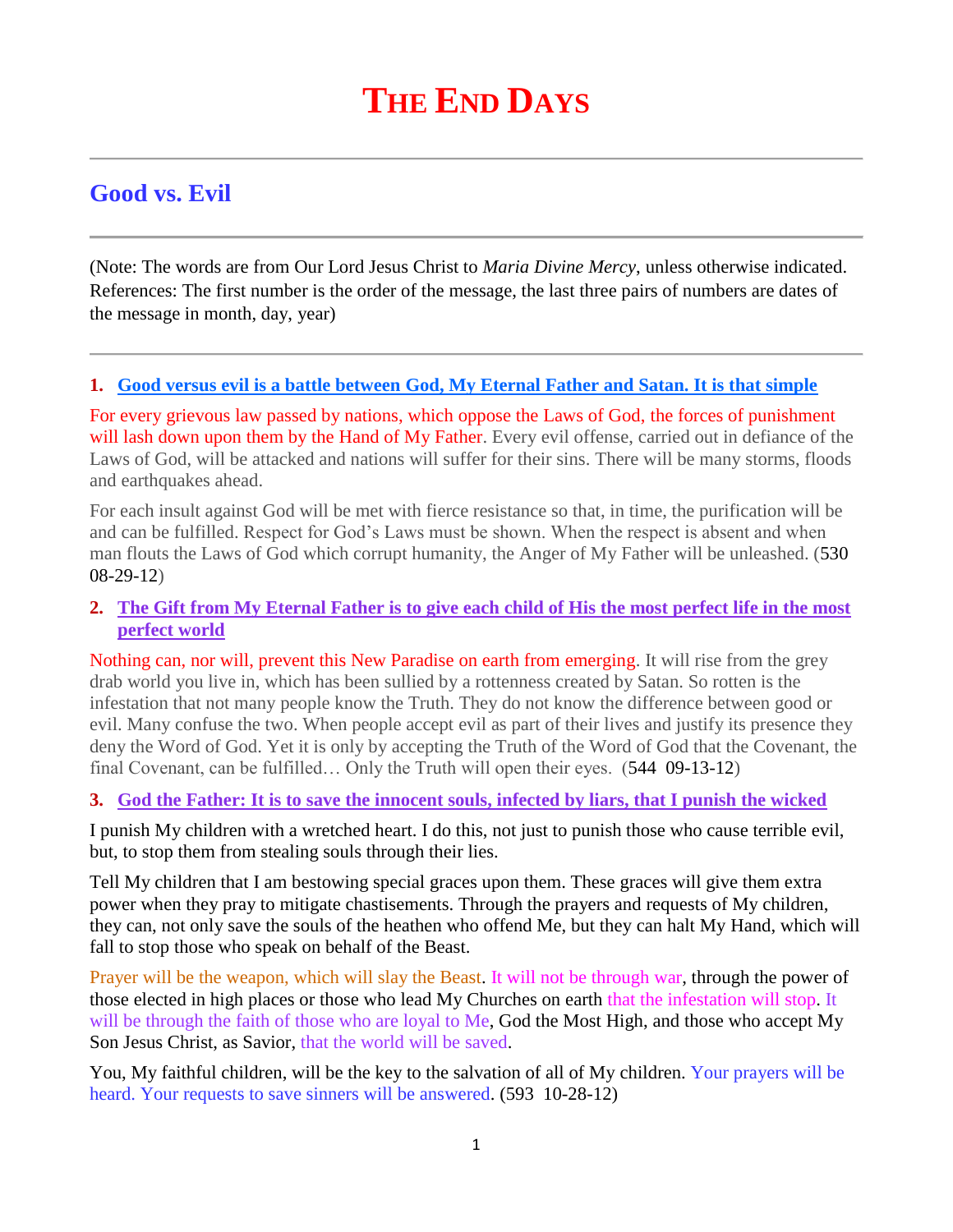# **4. [Satan recruits young people through pop culture](http://www.thewarningsecondcoming.com/satan-recruits-young-people-through-pop-culture/)**

**Satan likes to recruit young souls**. So he uses modern means to target these precious little lambs of mine. They, My little children, will unwittingly emulate their disgusting behavior which will be fueled even further by peer pressure … I warn now all those in the music, movie and the arts industry. If you continue to contaminate My children you will be punished severely. You, My misguided children, are **puppets in Satan's armory.** He uses you by first seducing you **through the allure of wealth, fame and opulence**. Then he invades your soul. After that he will drag you into the depths of depravity where his **demons will enter your body** so they can act out their own horrible lusts and sexually depraved acts… Even when you are in sin **there is still the light of God** present in you. Many sinners, and Atheists do not realize this. They continue on their downward spiral of sin moving closer to Hell. Yet it is only because of the light from God that keeps them sane. Without the light of God this earth would be in darkness. This darkness, once experienced, will terrorize you … **Without God's light there is total darkness of soul. (**104 06-04-11**)**

#### **5. Every day millions float swiftly towards the gates of Hell**

Every day **millions of souls, at the moment of death, float swiftly towards the gates of Hell.** Powerful people, leaders, rich, poor, singers, actors, terrorists, murderers, rapists and those who have had abortions. The one common denominator all of them share is this. **None of them believed that Hell exists. (**104 06-04-11**)**

#### **6. [Evil is presented as being good while good is presented as evil](http://www.thewarningsecondcoming.com/evil-is-presented-as-being-good-while-good-is-presented-as-evil/)**

My children, I am deeply concerned at the way in which evil is presented as being good while good is being presented as evil. **Everything in your world is back to front.** For those of you without a deep devotion to Me you will be none the wiser.

Actions are now being perpetrated in the world at every level of government, church and state in your name and you are oblivious to this.

**Bad laws are being introduced** and presented to mankind as being in their best interests. This includes **new regimes, medicine, foreign aid, vaccination** and the preaching **of new religions** and **other doctrines**. Never has there been so much confusion amongst My children. (172 08-22-11)

#### **7. Divine Love Brings Peace**

The only real comfort they can possibly experience is Divine Love. This love can only come into your life by drawing closer, through simple prayer, to Me and My Eternal Father. Once you experience this peace you will find yourself free from worries and stresses… Not only does this love pierce your entire body, mind and soul it enables you to live a freer life. You will experience a deep contentment unknown to you before. Then you will be taken aback at how little the world of material luxury appeals any more. You will lose interest in these things and this will surprise you. (56 03-24-11)

#### **8. [Sin will always be sin, no matter how you justify it](http://www.thewarningsecondcoming.com/sin-will-always-be-sin-no-matter-how-you-ju)**

So many of My children keep shouting aloud of the need for 'tolerance in society'. Tolerance is fashionable today in its loose term. It can be used to distort even the most gravest of sins. Tolerance is cleverly molded to defend every type of sin known to man in the world today. Everyone claims the right to tolerance. Whatever the sin it will be promoted as a civil right in most instances. No matter how these sins are promoted as 'being right', they will always be wrong. (98 05-29-11)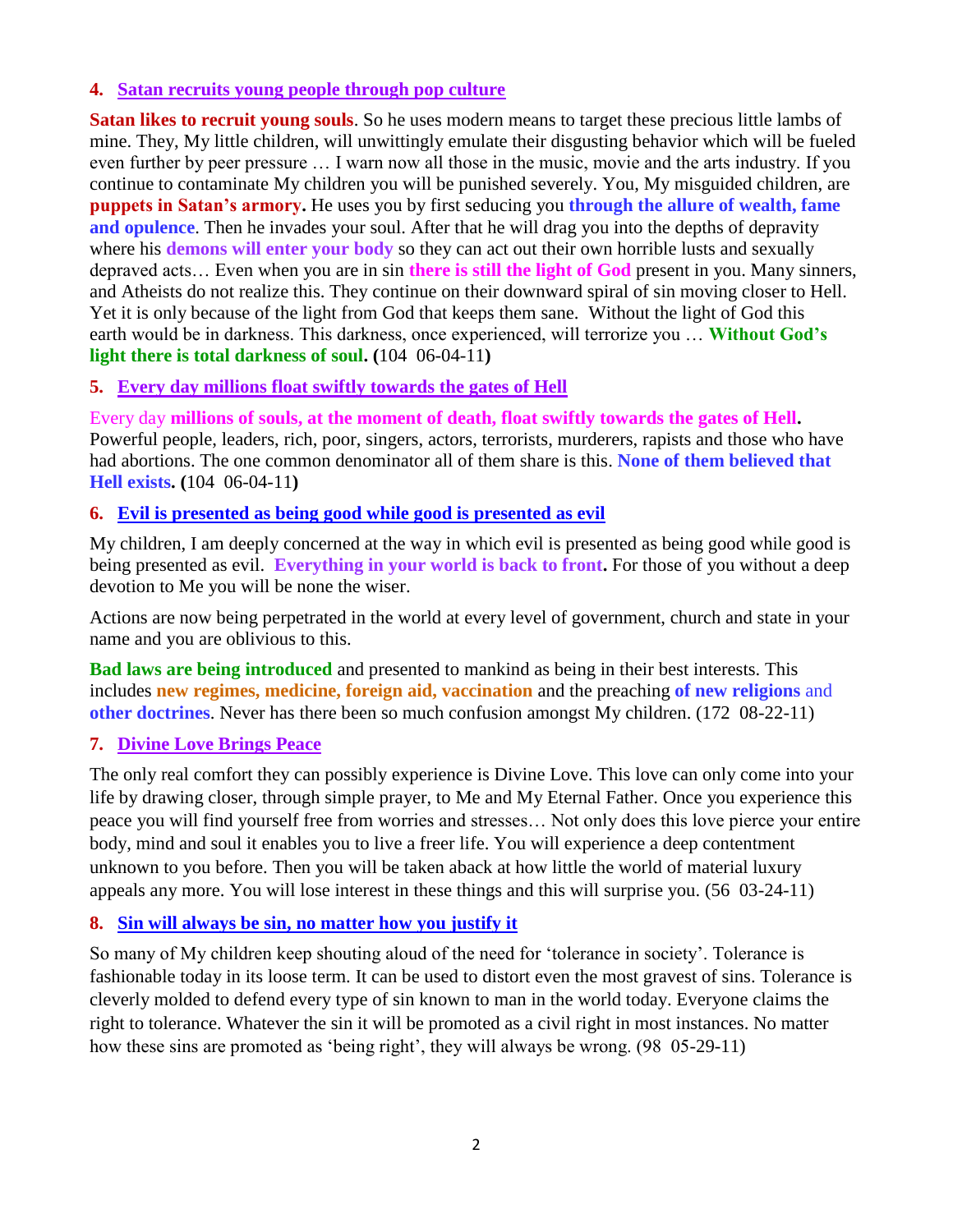## **9. God the Father: The battle [now rages between My Hierarchy and the domain of the Beast](http://www.thewarningsecondcoming.com/god-the-father-the-battle-now-rages-between-my-hierarchy-and-the-domain-of-the-beast/)**

The crowning of the False Prophet will be celebrated by Masonic groups in all corners who plan the final stages of persecution of all My children.

You must pledge your allegiance to My beloved Son at all times and refuse to accept lies. If, and when, you are asked to participate in a new Mass, know that it will be the greatest curse ever inflicted by Satan against My children. **(**723 03-12-13**)**

# **10. [Many will not be strong enough to fight against abortion, euthanasia and same sex marriage](http://www.thewarningsecondcoming.com/many-will-not-be-strong-enough-to-fight-against-abortion-euthanasia-and-same-sex-marriage/)**

There will be many new laws introduced into each land and each Church. Most of the laws will be against the Teachings laid down in the Holy Bible. Every kind of sin will be legislated for and the darkness of the Beast will cover the world… . Then just as the laws are brought into being, the Catholic Church will announce the reformation to acknowledge all human rights and all religions.

The powerful global elite organization, which is infiltrated into every corner of the world, will plan new Church laws and plot to overthrow leaders, while at the same time, devise wars, which will bring destruction. So proud are they and such is the extent of their allegiance to Satanic adulation that they believe they are indispensable. How they will have to suffer for their evil deeds. Just as they believe that they can control others and inflict their devious plans on others, they will be struck down by the Hand of My Father. They will be given only so much time to turn their backs. After, then they will turn on each other and destroy one another. Such will the level of their suffering be that even towards the end it won't be enough to make them see what lies ahead should they continue to be bound to the evil one. (760 04-15-13)

# **11. [It was the sin of pride which caused Lucifer to fall and to be cut off and thrown into the abyss](http://www.thewarningsecondcoming.com/it-was-the-sin-of-pride-which-caused-lucifer-to-fall-and-to-be-cut-off-and-thrown-into-the-abyss/)**

So many of you believe you know so much about Me, but you have learned nothing… How can you love Me when you tear My Words apart, when all I Am doing is to help you prepare for My Great Day?

To those of you who claim to speak with great knowledge of Me and then spit with a cursed tongue against My prophet – know this. Your faith will not save you when you curse the Word of God. Your self-proclaimed love of God is meaningless when you judge one of His children before Him. **You are cutting the umbilical cord, which binds you to My Father, when you show disrespect, anger and hatred towards Me.** When you spit at Me, you will become blind and will never see again. When you utter words of hatred, your tongue will be cut out. When you stand up and declare to all your selfproclaimed knowledge of God, you will fall with your legs cut from under you. When you deem My prophet to be evil, you will have no life. (778 05-04-13)

# **12. [Love only comes from Me. Hatred does not](http://www.thewarningsecondcoming.com/love-only-comes-from-me-hatred-does-not/)**

It will be by the Power of Love that humanity can and will be saved… When you love Me truly, you will treat others with love and respect. When you are cruel to others, speak ill of them or unfairly criticize them, then you reject the Love I bestow on you. In its place is hatred. Hatred for another human being comes from Satan. When you allow hatred to harden your soul, you distance yourself from Me and you will be deeply agitated within your soul… Satan's power is destroyed in an instant when you show love to others who treat you badly. (789 05-16-13)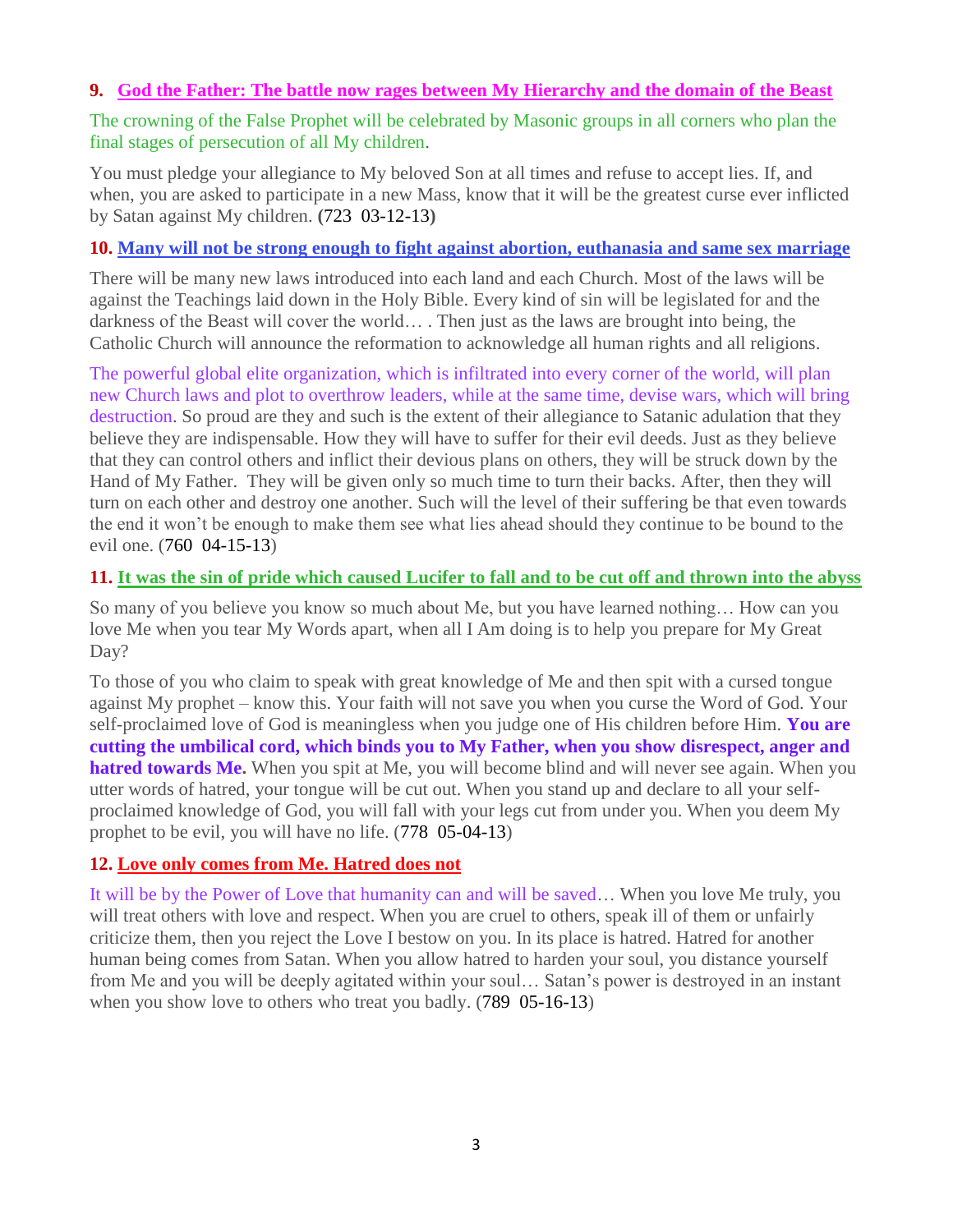#### **13. [God is not boastful. God is not proud. God is gentle, loving and yet firm in His instruction to](http://www.thewarningsecondcoming.com/god-is-not-boastful-god-is-not-proud-god-is-gentle-loving-and-yet-firm-in-his-instruction-to-humanity/)  [humanity](http://www.thewarningsecondcoming.com/god-is-not-boastful-god-is-not-proud-god-is-gentle-loving-and-yet-firm-in-his-instruction-to-humanity/)** (803 05-31-13)

#### **14. [Mother of Salvation: So easily do people accept new laws, which claim to be good](http://www.thewarningsecondcoming.com/mother-of-salvation-so-easily-do-people-accept-new-laws-which-claim-to-be-good/)**

**You must pray for all of those in the world who are being misguided into believing that evil is good. This web of deceit has covered humanity to such an extent that many can no longer differentiate between the Laws of God and the wickedness of the evil one when he manifests amongst you… The deceit and the lies, which fill those who say they love humanity, are clearly seen when they publicly justify mortal sin.** How cunning is the Evil One. So few understand his influence in their lives or how he twists their reasoning.

You must call on me every time you feel overcome by the power he exerts in your nations. I will destroy his influence, when you place your request before me. Please recite this **Crusade Prayer (113) To defeat evil in our land (see** *The Crusade Prayers Book***)**

You must never accept arguments, which allow wicked laws to be brought into being, which dictate how you live your lives, which are not according to the Word of God. When these laws infiltrate your lands, they destroy souls. (835 07-10-13)

#### **15. [The wickedness present in the world is on a scale not seen since the days of Noah](http://www.thewarningsecondcoming.com/the-wickedness-present-in-the-world-is-on-a-scale-not-seen-since-the-days-of-noah/)**

But be aware, this plan - the details of which will be given to the world – by those who say that they represent My churches on Earth – will be brought before you and you will be expected to accept it. Then you will be demanded to devour it and you will be given no choice. What you will be asked to do, behind all the garble, is to deny Me, Jesus Christ.

I warn the world, that when you try to dismiss My Divinity – you and all those involved in this devious plot – you will be marked as an enemy of God. When you side with blasphemous laws, you are guilty of sin against God. **(**858 08-1-13**)**

#### **16. [Love thrives because it is a Gift from God and has the power to destroy evil](http://www.thewarningsecondcoming.com/love-thrives-because-it-is-a-gift-from-god-and-has-the-power-to-destroy-evil/)**

Satan is incapable of love, but instead is self-obsessed with what he believes to be his power and greatness. When he infests souls, the first thing he does is to destroy love within the soul… The sin of pride is instilled in souls, who open themselves up to the devil and this leads to ruthless ambition and greed. But where there is love, there is the Presence of God.

Go now in the knowledge that Love must be used to help the souls of all those who are in great need of My Help. Please recite this **Crusade Prayer (129) For the Gift of Love**. **(see the** *Crusade Prayers Book***).** (970 11-23-13)

#### **17. [Satan's strategy is to fool and deceive believers first, before he destroys them](http://www.thewarningsecondcoming.com/satans-strategy-is-to-fool-and-deceive-believers-first-before-he-destroys-them/)**

The souls of believers will be the first target of Satan and this is where he will focus all his energy. Satan's strategy is to fool and deceive believers first, before he destroys them. The unbelievers are of little interest to Satan, for he has already won over their souls and they present little challenge to him.

When you are with Me, you will endure this terrible desolation with a calmness which will surprise you. But if you cannot trust in Me and surrender to Me completely, you will find these trials, which lie ahead of you in My Church, almost impossible to deal with, so painful will they be. (975 11-30-13)

#### **18. [Nothing good can come from hatred, for it comes only from Satan](http://www.thewarningsecondcoming.com/nothing-good-can-come-from-hatred-for-it-comes-only-from-satan/)**

The Devil causes distrust, unease, confusion, fear and then he will not rest, until the soul which he has targeted, becomes full of hatred for himself and for others. Hatred in a soul creates havoc amongst every person that soul comes into contact with. The infested soul will use every tactic and trick to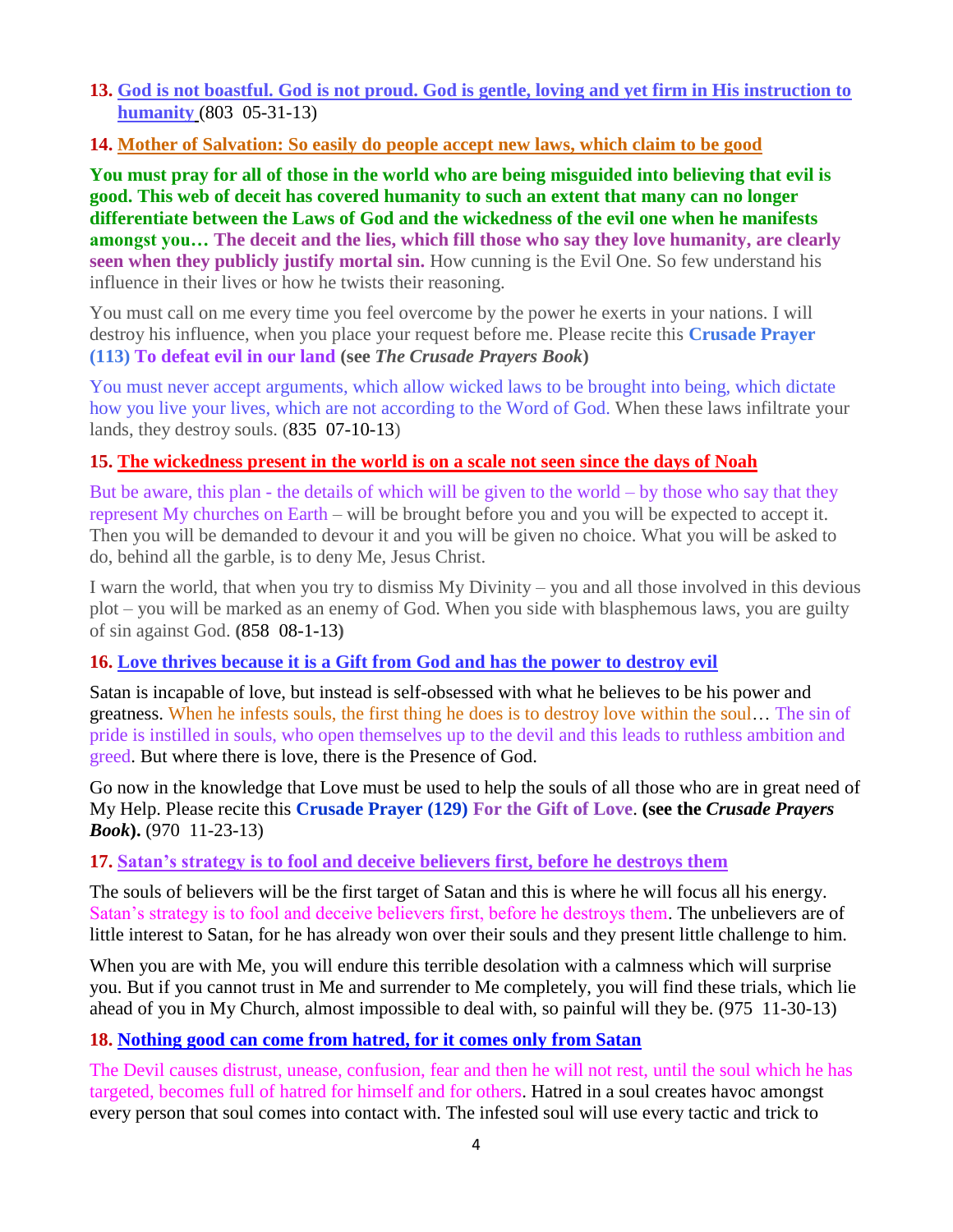encourage others to engage with him, until the other soul becomes infested also and so, the pattern continues. Hatred spreads like a virus and grows because it engulfs and possesses the soul, until that soul then feels compelled to breed this hatred amongst others. (1,046 02-16-14)

# **19. [Mother of Salvation: Love and only Love comes from God. Hatred only comes from Satan.](http://www.thewarningsecondcoming.com/mother-of-salvation-love-and-only-love-comes-from-god-hatred-only-comes-from-satan-there-is-no-in-between/)  [There is no in-between](http://www.thewarningsecondcoming.com/mother-of-salvation-love-and-only-love-comes-from-god-hatred-only-comes-from-satan-there-is-no-in-between/)**

When God speaks through a prophet, it creates outrage in Hell... He will spread hatred until souls, who are filled with his hatred, will become willing agents of his, until they no longer control what they do. Filled with his outrage, they will find it impossible to feel love in their hearts for those they believe are their enemies.

Souls, who are filled with hatred, do not speak the Word of God, for this cannot be…. Children, you must never engage with those who place doubts in your soul about the Perfection of God. When you engage with those who curse God, you will become contaminated.

You must recite my Holy Rosary to protect from this temptation. **Please heed me, at this time, by reciting the Crusade Prayer (138) to protect you from hatred. (See the Crusade Prayers Book)** (1,057 02-27-14)

#### **20. [The world will bow, kneel on both knees and idolize the Beast](http://www.thewarningsecondcoming.com/the-world-will-bow-kneel-on-both-knees-and-idolise-the-beast/)**

**I give to My Remnant Army and all those who never deviate from My Holy Word, authority over nations, when the apostasy blinds all in the name of unification.**

**You will be given great Favors, great Graces and the power to lead the faithful, the weak and those who become lost in a barren desert. You will become the True Spirit, the only remaining Remnant of the Spirit of the Lord in a Church, which will be bereft of My Holy Presence.** My Presence will reside only in those who will be given the authority to dictate the Word of God and lead thirsty souls to the Fountain of Life.

The world will bow, kneel on both knees and idolize the Beast. Not one ounce of pure love will remain in their hearts – but know this. When you cut your right arm off from God, you will, with your left hand, shake hands with the Beast, who will pull you and engulf you into his wicked grip. When you open your soul to the evil one, he will enter it and he will never give you a moment of peace. Because of your free will, you will try to fight him, but you will not be strong enough. (1,058 02-28-14)

#### **21. [Love can defeat every affliction suffered by the human race](http://www.thewarningsecondcoming.com/love-can-defeat-every-affliction-suffered-by-the-human-race/)**

It is His everlasting Love for all of you, which keeps the Light of God aglow on Earth. Without this Light, there would be only darkness, not just of spirit, but on Earth itself. Daylight would not exist. The sun would not shine, nor would the moon brighten the night. The stars would disappear.

Love can defeat every affliction suffered by the human race. Love for one another will destroy evil. Love for God will destroy Satan's power over man. Loyalty to the Commandments of God will perfect the soul and, in turn, then save the human race from banishment and separation from God.

When the Light of God is retained in your hearts and the Love of God for one another is present in your souls, then every evil can and will be conquered. When you love God, you will feel a deep peace within you, for when you show your love for Him, He will fill you with His Graces. You must always take comfort in the powerful Love, which God holds in His Heart for each of you. (1,060 03-03-14)

#### **22. [My Tears will have ceased by then, but My Sadness will be never ending](http://www.thewarningsecondcoming.com/my-tears-will-have-ceased-by-then-but-my-sadness-will-be-never-ending/)**

How much effort is made by Me, your beloved Jesus Christ, to take each of you into the safety of My Arms – My Refuge. And how many of you still turn the other way and ignore Me **… It will be a sad**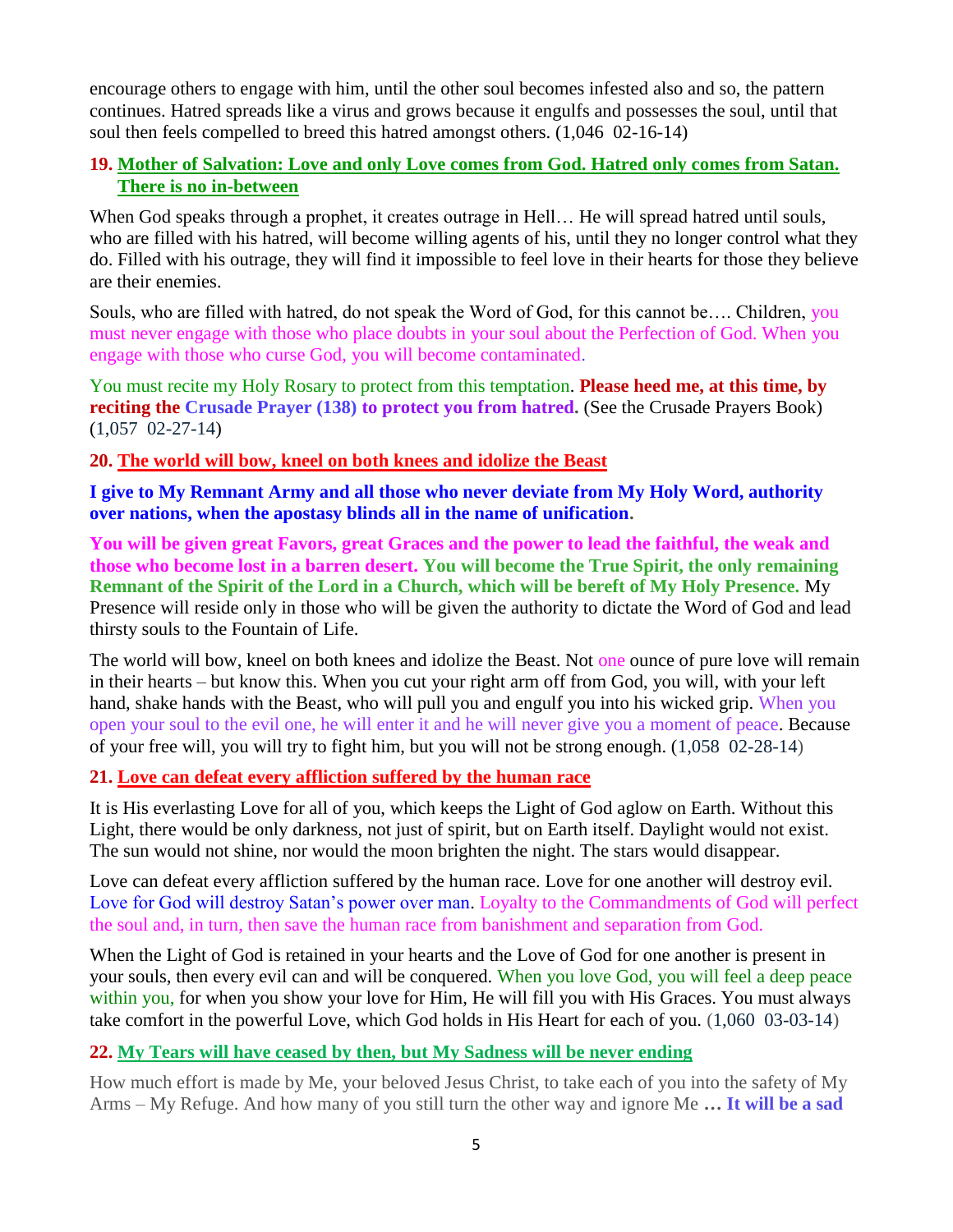**day if those who refuse My Gifts and My Intervention have to stand before Me on the Great Day and still deny Me…** You may wonder why this is the case and so I will explain.

When the Devil tempts the soul, it takes some time before he gains a strong foothold within the person. But once he devours him, he dictates every move that person makes – how he thinks, how he communicates with people, how he sins and the kind of sin he wants that soul to indulge in. **The greatest hold that Satan has over them is to convince them that God is evil. Satan will convince the soul that he is God and that God is, in fact, the Evil One.** That is how these souls will be destroyed through the devious cunning and manipulation of the Devil. So dark will these souls become, that to stand in My Light will be excruciatingly painful for them and they will hide their faces from Me. My Tears will have ceased by then, but My Sadness will be never ending. (1,068 03-12-14)

#### **23. [As long as love thrives, the human race can survive](http://www.thewarningsecondcoming.com/as-long-as-love-thrives-the-human-race-can-survive/)**

**Love is one of the most powerful Gifts from God…** When a soul is truly close to My Heart, I will fill it with love. I will engulf that person with this Gift and because of this, they will find it impossible to hate another person, including those who torment them**.** .. **Love is the way in which I communicate to the world, until the Great Day when I will come to reclaim My Kingdom.** When there is true love present**, I Am** there**.** When there is no love, My Presence is withdrawn.

I promise all of you that I will spread the Gift of My Love through this Mission**.** My Love will be a distinguishing feature and all those who respond to My Call will be enveloped with My Love, when they recite this **Crusade Prayer (145)** *Fill me with Your Gift of Love***.** . With this Gift of Love, I pour out, all over you, a special Blessing; a Blessing which is unique and powerful, which you will feel when you recite this Prayer and especially in a Crusade Prayer Group, which is especially important in this My Mission of Salvation. **(See the Crusade Prayer Booklet).** (1,086 04-03-14)

#### **24. [Satan is the greatest scourge of the human race and his contamination is lethal](http://www.thewarningsecondcoming.com/satan-is-the-greatest-scourge-of-the-human-race-and-his-contamination-is-lethal/)**

So careful to hide himself, he is a master of deceit because he will always present good as evil and evil as good… The man who does not believe in evil does not believe in sin. He who declares that evil is in the mind of the beholder is capable of accepting evil in every guise and will, eventually, become immune to it… When the existence of evil is rejected, then the existence of Satan is denied… When My Church denies the existence of the Beast or the eternal abyss into which he and all the fallen angels have been thrown, then you will know that the Truth is not being revealed to God's children. (1,125  $(05-20-14)$ 

#### **25. [Love is the only way to defeat hatred. Hatred cannot defeat Love if it comes from God](http://www.thewarningsecondcoming.com/love-is-the-only-way-to-defeat-hatred-hatred-cannot-defeat-love-if-it-comes-from-god/)**

These Messages are for the world – not just the elect, who greet Me with every honor and whose souls are filled with love for Me. I love everyone, but I rely on the faithful to spread the Word of God, so as to enkindle within those hardened closed hearts the fire of My Love… My Divinity is beyond reproach and that the Power of the Holy Spirit is invincible when it is Present in any Work that is Mine. My Works are powerful and will grow and spread like a strong gust of wind with a velocity that is beyond your understanding… My Love, when you accept it from Me, will spread to others… My Love, when instilled within your souls, through the Power of the Holy Spirit, will bring you to your knees before Me, weeping for **joy.** Make no mistake; you will recognize the Love of God instantly when it pierces your heart by the Power of the Paraclete. Then you will understand the Power of Love for I Am Love… When you allow My Love to fill your souls, you too will have the power, within you, to defeat every kind of evil in the world. My Love destroys the power of Satan and all his demons**… Accept My**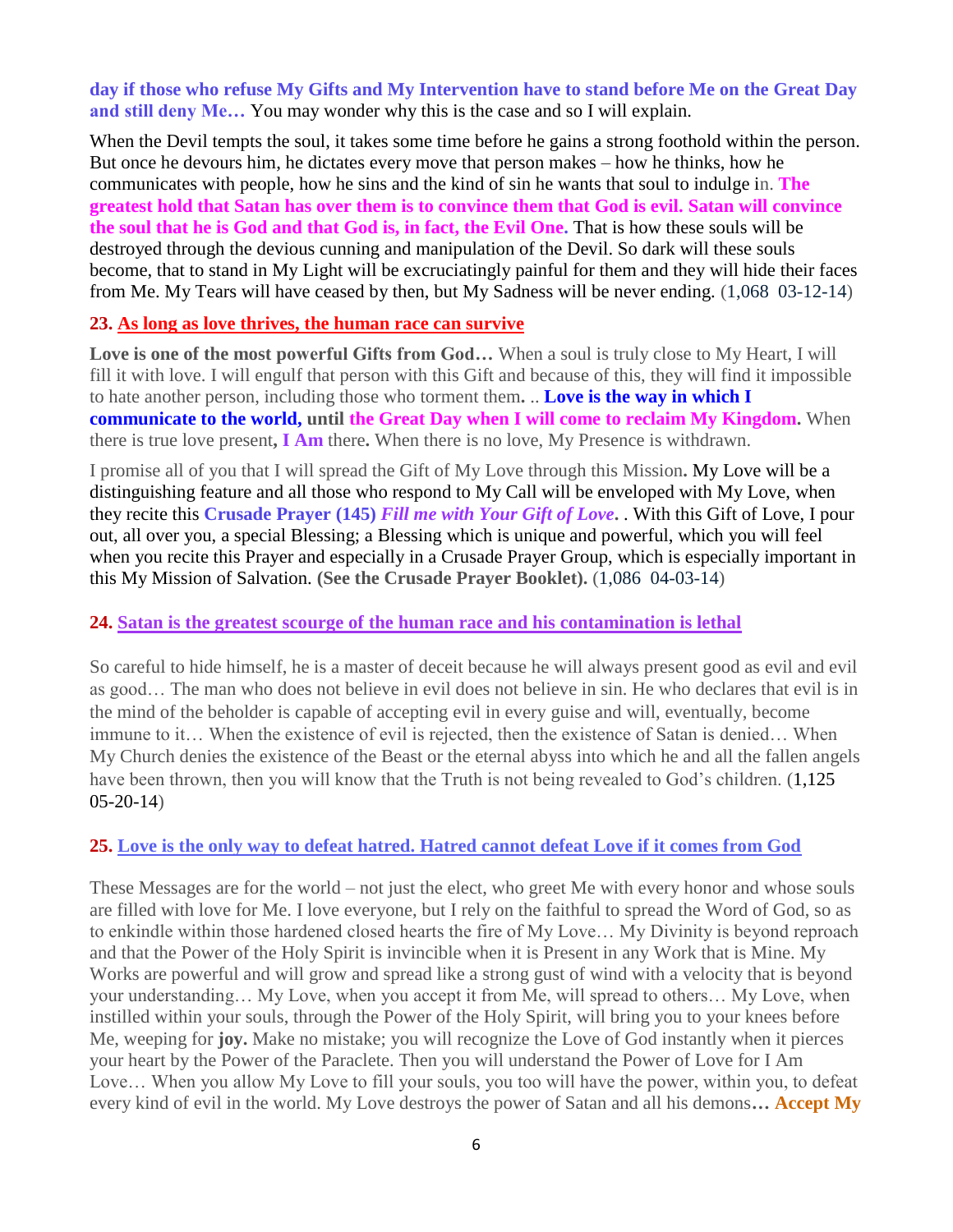Love and always love My enemies. Do not hate My enemies, for that is exactly what the evil one wants you to do, so that he can spread hatred. Love, when spread, breeds love within others just as hatred breeds doubt, fear and anger**…** I desire to give you this Crusade Prayer to protect you from hatred: Crusade Prayer (156) Protection from hatred**.** (See the Crusade Prayers booklet) (1,140 06-09- 14)

#### **26. [Man responds to love with love, just as hatred breeds hatred](http://www.thewarningsecondcoming.com/man-responds-to-love-with-love-just-as-hatred-breeds-hatred/)**

This Gift of Love will envelop many, including those who do not accept Me and the world will witness great acts of charity… My Love will entice many as it is spread through this, My Special intervention, at this special time… To conquer hatred you must always respond with love, for love weakens the spirit of evil. (1,162 07-05-14)

#### **27. [The spirit of evil is more powerful than the will of man](http://www.thewarningsecondcoming.com/the-spirit-of-evil-is-more-powerful-than-the-will-of-man/)**

But it is powerless against the children of God, who place all their trust in Him. The spirit of evil will always have one motive and that is to deceive. Satan, the great deceiver, will use pride within the soul to convince man that his flawed reasoning can dictate what is right or wrong. The victim will believe that he is in control of his own destiny and therefore his faith, what little he may have, is secondary. Freedom of the conscience can lead weak souls into rejecting the Existence of God. Other souls, who do accept the Existence of God, will allow their personal opinions dictate their own interpretation of Who God is and how God responds to sinners. Either way, they will reject the Authority of God in favor of what they want to believe. Their pride will lead to their downfall.

**The Devil is very cunning and will say to such souls 'do what your conscience says' and convince them to give precedence over the Word of God. Oh how easily manipulated is man, who because of sin falls prey to such deceit.** Come, I say, who are you to decide that you know more about Me than what I have taught you? My Teachings are clear, precise and never waive. **If you cannot trust in the Word of God then you cannot love Him truly**. It is by your own free will that you choose what to believe. But the man who twists the Word of God, to fit neatly into his own opinion of My Word and to suit his own needs, is the man who will succumb to the temptation of the Evil One**…** Relentless, frustrated and determined, he (the Evil One) will torment those souls who have been blessed by the Power of the Holy Spirit.

You won't find the spirit of evil trying to tamper with the souls he has already won over, for he has no need of them. A man who loves Me and follows the Word of God is vulnerable for he is the mostsought-after prize. You must never believe, however, that you are strong enough to withstand such attacks on your faith, because each one of you is a sinner. And as sinners, unless you cleanse your souls through reconciliation on a regular basis, you too will betray Me for you won't be strong enough on your own to withstand the pressure to deny Me otherwise. (1,320 02-08-15)

#### **28. [Satan craves souls, his appetite is voracious and his will relentless](http://www.thewarningsecondcoming.com/satan-craves-souls-his-appetite-is-voracious-and-his-will-relentless/)**

All of the prophecies foretold so very long ago, and given to God's prophets, seers and visionaries, through public as well as private revelations, will now unfold. **The skeptic man will question the authenticity of the Word of God but when he witnesses all that was foretold in the Book of Revelation, he will become silent, because, when these events grip mankind, the only solace he will find is if he seeks Me out**… **In his final hours, Satan who manifests himself in the souls he fills with his putrid ways, will show the world just how intense his hatred is for the human race…**  While many people do not believe in the existence of the Evil One, you must know now that he is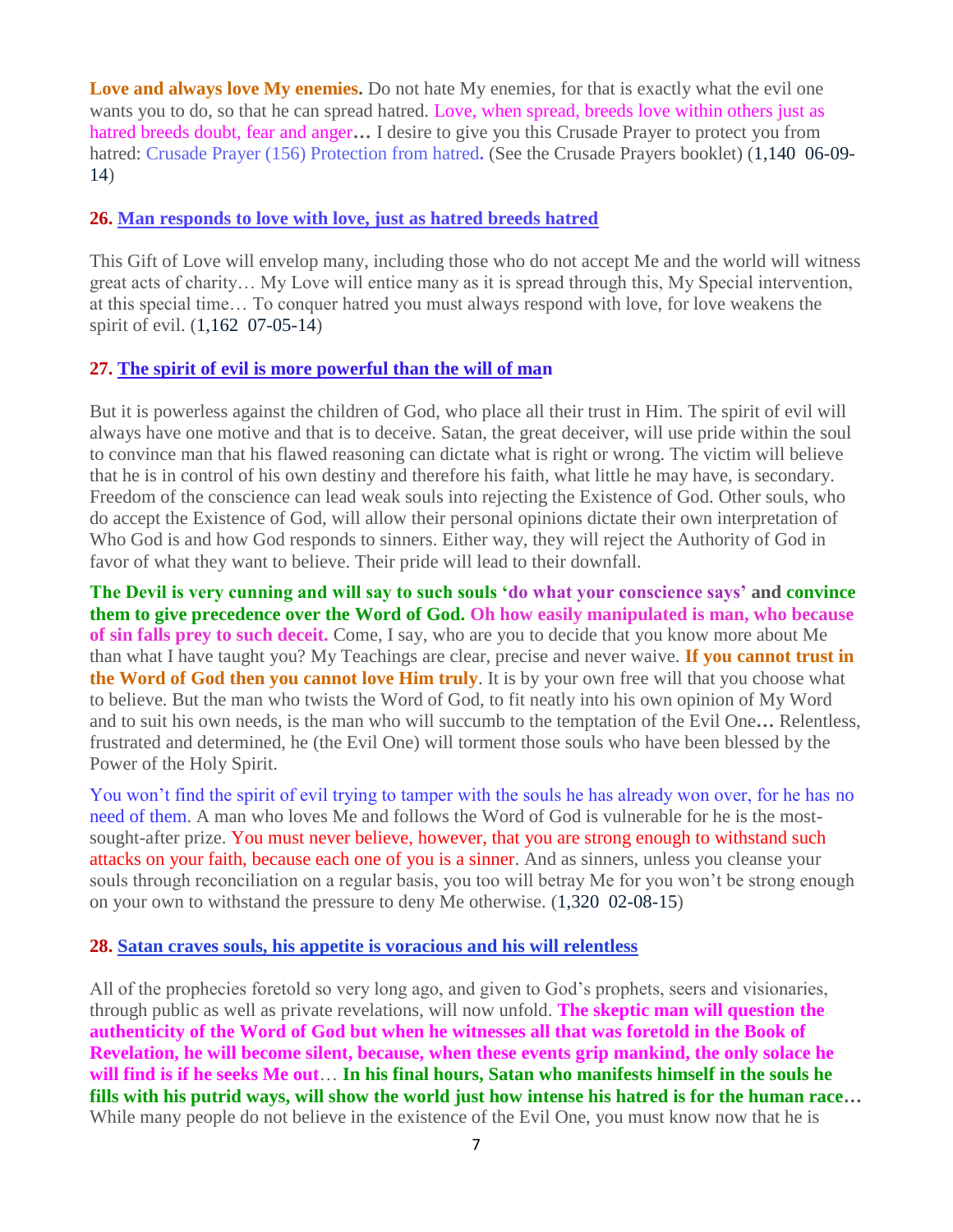unable to resist revealing himself through those he infests… You will soon see evil acts taking place in every part of your society, in many nations and in different ways. Satan craves souls, his appetite is voracious and his will relentless. When his hatred is truly manifested within souls, these people will be unable to hide their actions. (1,203 09-04-14)

# **29. [God the Father: My Love will conquer evil and hatred](http://www.thewarningsecondcoming.com/god-the-father-my-love-will-conquer-evil-and-hatred/)**

To those who accept My Love, know that I will fill you with more of My Gift when you share it with those who have not been granted this favor**… My Love will conquer evil and hatred. Love wipes out hatred, as the evil one, the thorn in man's side, is incapable of it.** When you say you love Me, then you must fight very hard to prevent hatred, of any kind, to blemish your soul… When you allow My Love to flow through your veins, you will feel complete peace and freedom. This is because you will feel no malice, no anger, no revenge nor grudge against another child of Mine. This is the Gift of My Love in its most pure form. Accept it from Me by reciting this C*rusade Prayer (168) For the Gift of God's Love.* (See the Crusade Prayers booklet) (1,221 09-29-14)

#### **30. Oh how arrogant is [the man who scoffs at My Existence](http://www.thewarningsecondcoming.com/oh-how-arrogant-is-the-man-who-scoffs-at-my-existence/)**

For every good deed and act of charity, the forces of the evil one are diluted. For every prayer and suffering, offered up for the souls of those in darkness, evil acts and hatred are eradicated. Know that good deeds, which emanate from every person touched by the Power of the Holy Spirit, destroy the influence of Satan in the world. Rise, all of you who have accepted the Truth contained in the Book of Revelation and pray for the salvation of all God's children. Ask, ask, ask and I will respond to you when you pray for those you know who are intent on destroying all belief in Me, Jesus Christ. **Oh how arrogant is the man who scoffs at My Existence, My Divinity and My Promise to come again**. How closed are their minds to the Love I hold in My Heart for all sinners, including those who betray Me. How easily led are those who are empty of the Holy Spirit. Woe to those who rise up against the Gift of the Holy Spirit, which is the life force of all things, which spring from Me. How thirsty are you who deny Me. (1,241 10-23-14)

#### **31. [Euthanasia is an abhorrent act in My Eyes](http://www.thewarningsecondcoming.com/euthanasia-is-an-abhorrent-act-in-my-eyes/)**

Euthanasia is a mortal sin and cannot be forgiven. He who aids, assists or decides to take his or her life, for whatever reason, commits a terrible sin in the Eyes of God. It is one of the greatest sins of all to take a life, and to then declare that the deliberate planned death of any person, to be a good thing. Among the many carefully planned acts against God, which are being deliberately presented to the world at this time, in order to encourage people to sin against God, is through the sin of euthanasia... **It is a mortal sin to kill any soul and this includes souls from the moment of their conception, to those living in their final months on earth**… There is a plan, at this time, to encourage millions to curtail the life of man – both life of the body and life of the soul. When you become a willing participant in an act, which defiles the sanctity of human life you will have no life – no Eternal Life – and salvation cannot, nor will it, be yours. (1,252 11-03-14)

#### **32. [I must intervene to save humanity from destroying itself, before the Great Day of the Lord](http://www.thewarningsecondcoming.com/i-must-intervene-to-save-humanity-from-destroying-itself-before-the-great-day-of-the-lord/)**

The morality of humanity has sunk to such depths that this spirit of evil is engulfing millions of souls daily… There will come a time when only one third of the human race will be given the Grace to decipher the difference between good and evil.